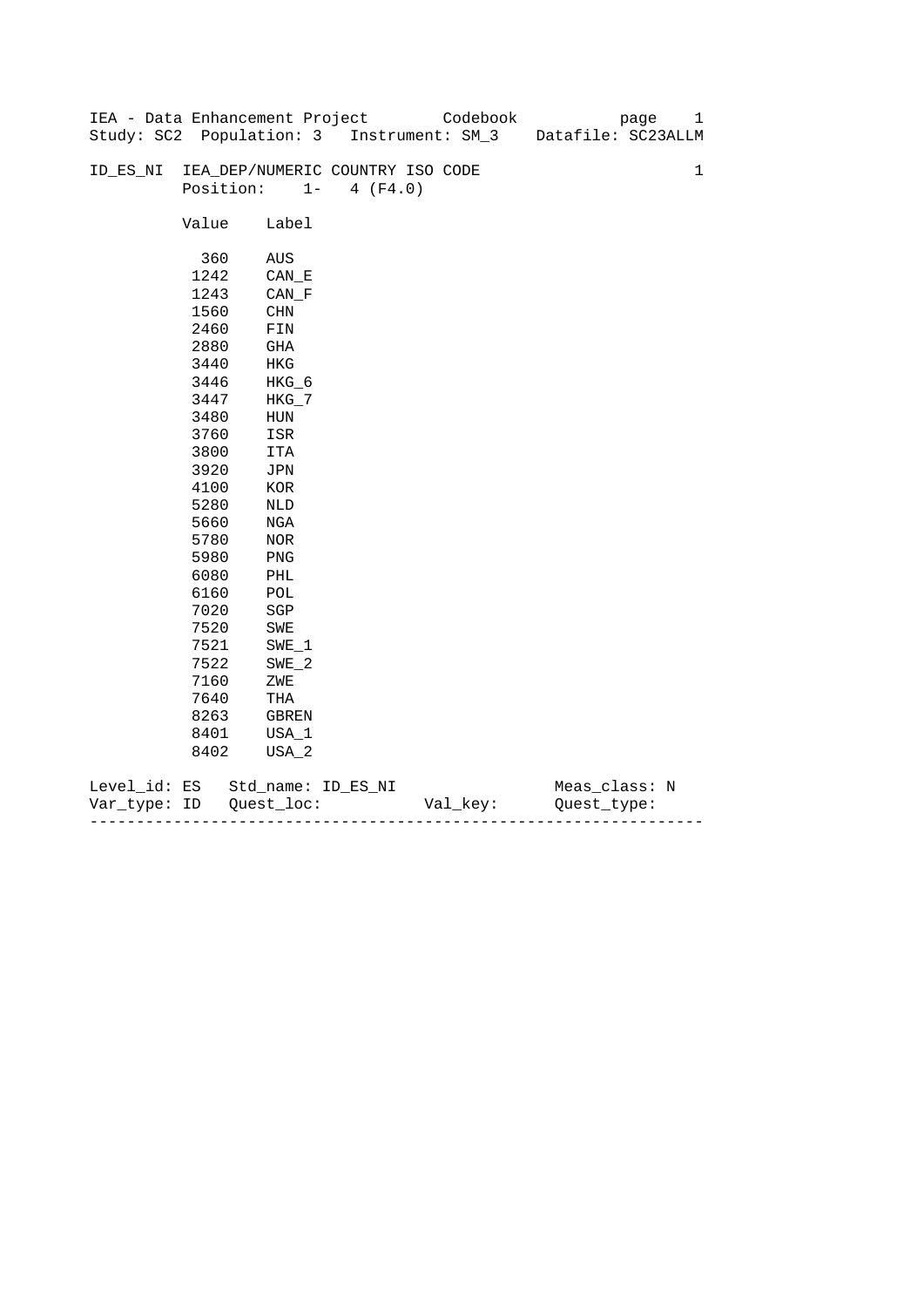|              |                            | IEA - Data Enhancement Project<br>Codebook | 2<br>page          |  |  |  |  |  |
|--------------|----------------------------|--------------------------------------------|--------------------|--|--|--|--|--|
|              |                            | Study: SC2 Population: 3 Instrument: SM_3  | Datafile: SC23ALLM |  |  |  |  |  |
| ID ES AI     |                            | IEA_DEP/ALPHANUMERIC COUNTRY ISO CODE      | 2                  |  |  |  |  |  |
|              | Position:<br>$5-$<br>9(AB) |                                            |                    |  |  |  |  |  |
|              | Value                      | Label                                      |                    |  |  |  |  |  |
|              | AUS                        | Australia                                  |                    |  |  |  |  |  |
|              | CAN E                      | Canada (English)                           |                    |  |  |  |  |  |
|              | CAN F                      | Canada (French)                            |                    |  |  |  |  |  |
|              | CHN                        | China                                      |                    |  |  |  |  |  |
|              | FIN                        | Finland                                    |                    |  |  |  |  |  |
|              | GBREN                      | UK (England)                               |                    |  |  |  |  |  |
|              | GHA                        | Ghana                                      |                    |  |  |  |  |  |
|              | HKG                        | Hong Kong                                  |                    |  |  |  |  |  |
|              | $HKG_6$                    | Hong Kong (6)                              |                    |  |  |  |  |  |
|              | HKG_7                      | Hong Kong (7)                              |                    |  |  |  |  |  |
|              | HUN                        | Hungary                                    |                    |  |  |  |  |  |
|              | ISR                        | Israel                                     |                    |  |  |  |  |  |
|              | ITA                        | Italy                                      |                    |  |  |  |  |  |
|              | JPN                        | Japan                                      |                    |  |  |  |  |  |
|              | KOR                        | Korea, Republic of                         |                    |  |  |  |  |  |
|              | NLD                        | Netherlands                                |                    |  |  |  |  |  |
|              | NGA                        | Nigeria                                    |                    |  |  |  |  |  |
|              | NOR                        | Norway                                     |                    |  |  |  |  |  |
|              | PNG                        | Papua New Guinea                           |                    |  |  |  |  |  |
|              | PHL                        | Philippines                                |                    |  |  |  |  |  |
|              | POL                        | Poland                                     |                    |  |  |  |  |  |
|              | SGP                        | Singapore                                  |                    |  |  |  |  |  |
|              | SWE                        | Sweden                                     |                    |  |  |  |  |  |
|              | $SWE_1$                    | Sweden (A)                                 |                    |  |  |  |  |  |
|              | $SWE_2$                    | Sweden (B)<br>Thailand                     |                    |  |  |  |  |  |
|              | THA<br>USA 1               | United States (A)                          |                    |  |  |  |  |  |
|              |                            |                                            |                    |  |  |  |  |  |
|              | USA 2                      | United States (B)<br>Zimbabwe              |                    |  |  |  |  |  |
|              | ZWE                        |                                            |                    |  |  |  |  |  |
| Level_id: ES |                            | Std name: ID ES AI                         | Meas_class: N      |  |  |  |  |  |
| Var type:    | ID                         | Quest loc:<br>Val_key:                     | Ouest type:        |  |  |  |  |  |

------------------------------------------------------------------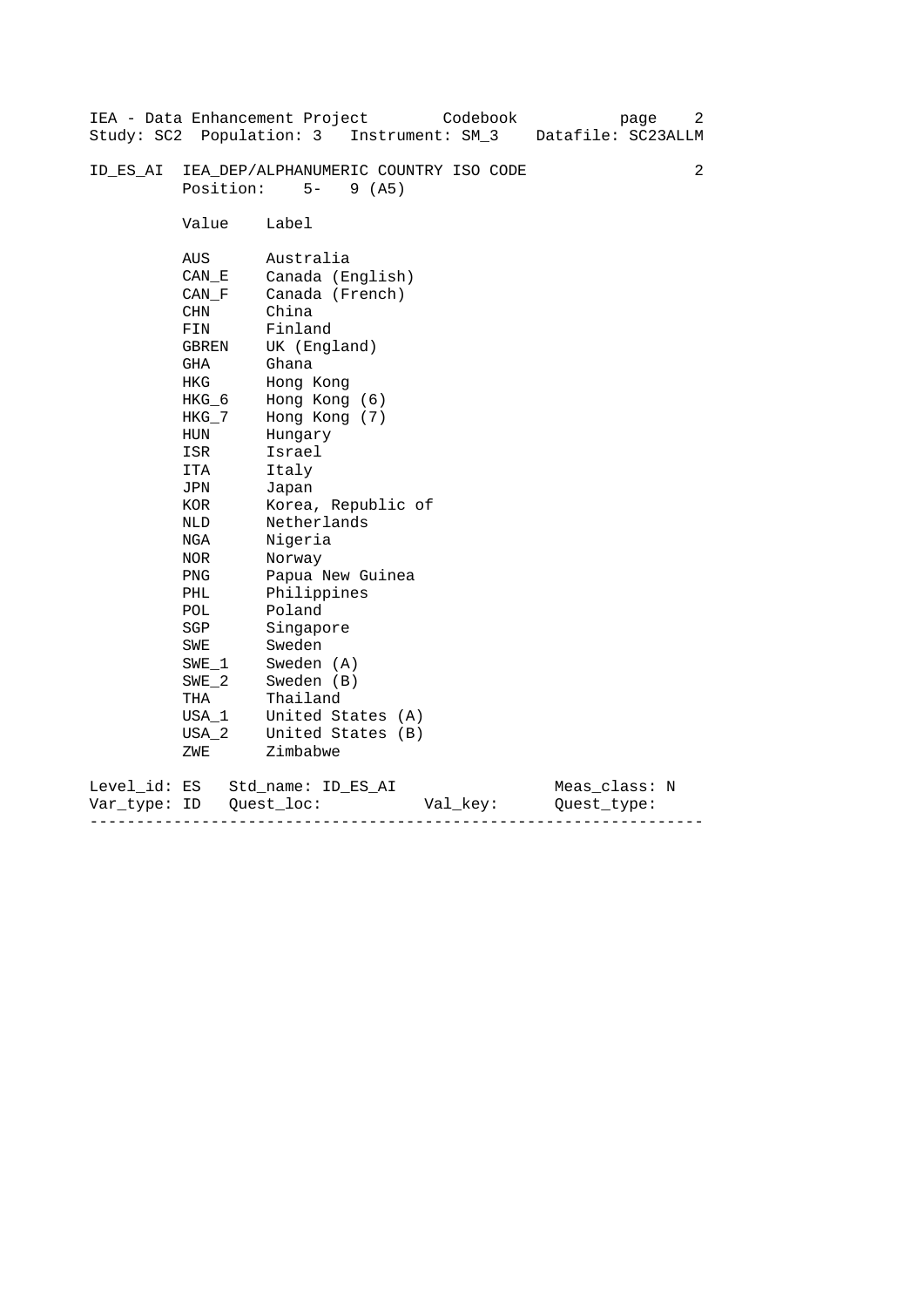| IEA - Data Enhancement Project Codebook |                                                                                                                            |                                                                                                                                                                                                                                                                                                        |  |  |  | Study: SC2 Population: 3 Instrument: SM_3 Datafile: SC23ALLM | page | 3 |
|-----------------------------------------|----------------------------------------------------------------------------------------------------------------------------|--------------------------------------------------------------------------------------------------------------------------------------------------------------------------------------------------------------------------------------------------------------------------------------------------------|--|--|--|--------------------------------------------------------------|------|---|
| CNTRYNUM COUNTRY NUMBER                 | Position: 10- 11 (F2.0)                                                                                                    |                                                                                                                                                                                                                                                                                                        |  |  |  |                                                              |      | 3 |
|                                         |                                                                                                                            |                                                                                                                                                                                                                                                                                                        |  |  |  |                                                              |      |   |
|                                         | 10<br>16<br>18<br>20<br>22<br>24<br>26<br>30<br>32<br>34<br>36<br>38<br>40<br>44<br>48<br>50<br>52<br>54<br>56<br>60<br>70 | Value Label<br>Australia<br>Canada (French)<br>Canada (English)<br>China<br>UK (England)<br>Finland<br>Ghana<br>Hong Kong<br>Hungary<br>Israel<br>Italy<br>Japan<br>Korea<br>Netherlands<br>Nigeria<br>Norway<br>Papua New Guinea<br>Philippines<br>Poland<br>Singapore<br>66 Sweden (A,B)<br>Thailand |  |  |  |                                                              |      |   |
|                                         | 72<br>74                                                                                                                   | United States (A,B)<br>Zimbabwe                                                                                                                                                                                                                                                                        |  |  |  |                                                              |      |   |
| Level_id: ES Std_name: ID_ES_N          |                                                                                                                            |                                                                                                                                                                                                                                                                                                        |  |  |  | Meas_class: N                                                |      |   |
| POPN                                    | POPULATION<br>Position: 12- 12 (F1.0)<br>Value Label                                                                       |                                                                                                                                                                                                                                                                                                        |  |  |  | 4                                                            |      |   |
|                                         | I (10-year olds)<br>1<br>2<br>II (14-year olds)<br>3<br>III (preuniversity)                                                |                                                                                                                                                                                                                                                                                                        |  |  |  |                                                              |      |   |
| Level_id: Std_name: ID_POP              |                                                                                                                            |                                                                                                                                                                                                                                                                                                        |  |  |  | Meas_class: N                                                |      |   |
|                                         | STRATUM STRATUM NUMBER<br>Position: 13- 14 (F2.0)                                                                          |                                                                                                                                                                                                                                                                                                        |  |  |  |                                                              | 5    |   |
| Level_id: SM Std_name: ID_SM_N          |                                                                                                                            |                                                                                                                                                                                                                                                                                                        |  |  |  | Meas_class: N<br>Val_key: Quest_type:                        |      |   |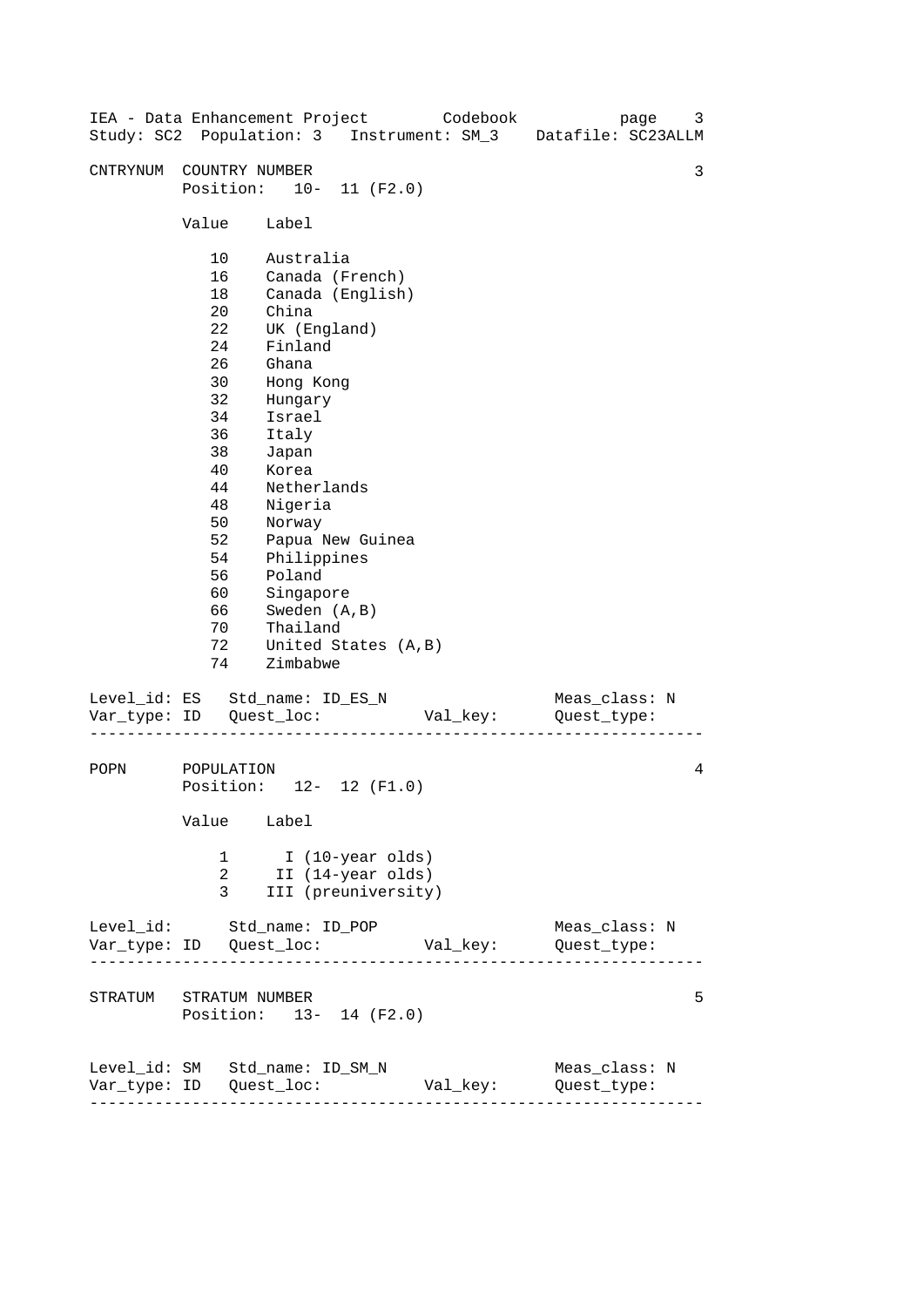------------------------------------------------------------------ ------------------------------------------------------------------ ------------------------------------------------------------------ ------------------------------------------------------------------ ------------------------------------------------------------------ IEA - Data Enhancement Project Codebook page 4 Study: SC2 Population: 3 Instrument: SM\_3 Datafile: SC23ALLM STRNAME IEA DEP/STRATUM NAME 6 Position: 15- 78 (A64) Level\_id: SM Std\_name: ID\_SM\_A Meas\_class: N Var\_type: ID Quest\_loc: Val\_key: Quest\_type: TNSCH IEA\_DEP/TOTAL N OF SCHOOLS IN STRATUM 7 Position: 79- 83 (F5.0) Value Label 99999 .A missing data Level\_id: SM Std\_name: SS\_TCM Meas\_class: R Var\_type: SS Quest\_loc: Val\_key: Quest\_type: STRSIZE IEA DEP/TOTAL N OF STUDENTS IN STRATUM 8 Position: 84- 90 (F7.0) Value Label 9999999 .A missing data Level\_id: SM Std\_name: SS\_TSM Meas\_class: R Var\_type: SS Quest\_loc: Val\_key: Quest\_type: DNSCH IEA\_DEP/DESIGNED N OF SCHOOLS IN STRATUM 9 Position: 91- 93 (F3.0) Value Label 999 .A missing data Level\_id: SM Std\_name: SS\_SCM Meas\_class: R Var\_type: SS Quest\_loc: Val\_key: Quest\_type: DN IEA\_DEP/DESIGNED N STUDENTS IN STRATUM 10 Position: 94- 97 (F4.0) Value Label 9999 .A missing data Level\_id: SM Std\_name: SS\_SSM Meas\_class: R Var\_type: SS Quest\_loc: Val\_key: Quest\_type: